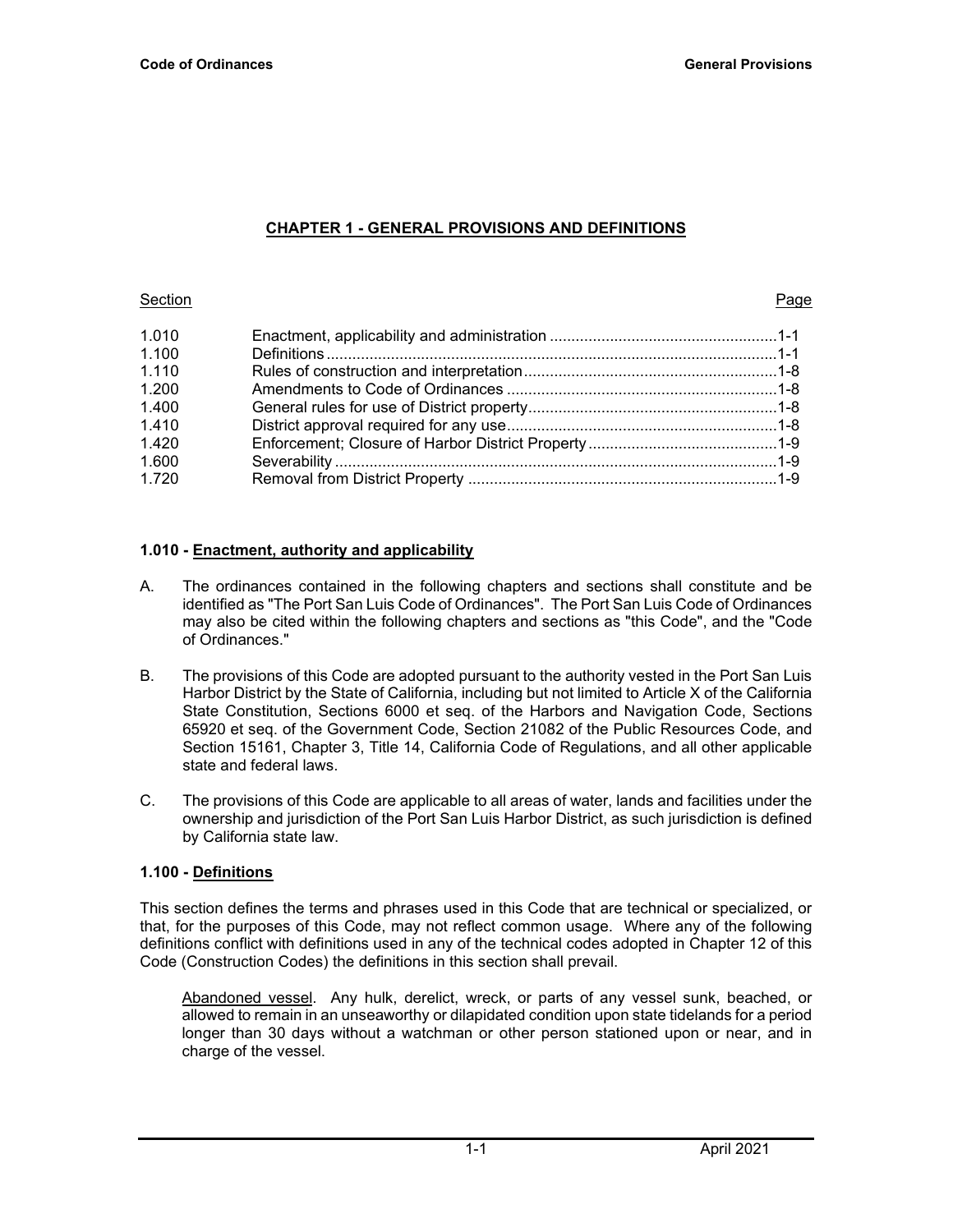Alternate vessel. A vessel (1) owned or leased by the permit holder, (2) listed on the District Mooring Permit for that mooring, (3) placed on the permit holder's mooring and (4) within the permitted category of use.

Anchor or anchoring. The use of weights, chains, cables, hooks, and other devices suspended from a vessel for the purpose of making a vessel reasonably stationary on the surface by providing a drag on the sea floor. Anchors are taken onboard the vessel when it gets underway.

Anchorage area. An area of water overlying the tidelands of the District designated by the Commission as a location for the anchoring of certain classes of vessels for particular periods of time, as established in the Water Use Plan. (See Chapter 16 of this Code)

Annual inspection. The yearly process of raising a mooring to the surface for visual inspection, replacement of parts, and replacement of mooring on the sea bottom by the District.

Applicant. Any person or entity making an application to the Board for approval of a land use or construction permit pursuant to this chapter.

Beach. The sandy portion of land located between the low water mark of the Pacific Ocean and the upland, bluff, seawall, street, curb, or sidewalk leading directly to and including the sandy beach.

Berth. The act or condition of tying or making fast to or otherwise docking adjacent to any wharf, dock, landing, or other structure within the harbor or coming to rest adjacent to any wharf, dock, landing, or other structure.

Berthing arrangement. That condition wherein the owner or master of a vessel has sought and been given permission to berth at any wharf within the harbor.

Board, or Board of Commissioners. The Board of Harbor Commissioners of the Port San Luis Harbor District.

Building Official. The person or persons designated by the Harbor Manager as having the responsibility and authority to administer the provisions of Chapter 12 of this Code (Construction Codes), including but not limited to construction permit application processing, plan check, and inspection of construction in progress, pursuant to the technical codes adopted pursuant to Chapter 12.

Camping. For the purpose of this Code, any motor vehicle parking during the hours of 10 PM and 6 AM which contains a person/persons sleeping therein, or contains bedding arranged for the purpose of, or in such a way as to permit, the occupants thereof to remain overnight, or any vehicle thus described parking at any time in any area designated by the District for RV parking, shall be deemed to be camping. Additionally, 'Camping' shall refer to a person/persons sleeping, whether in a tent or other enclosure or not, on any beach or other District property between the hours of 10 PM and 6 AM.

Categories of use. Functional areas established by District for the primary use of commercial vessels, sail vessels, sport vessels, transient vessels or other vessels that may be designated by the District, as described in the water use plan. (See Chapter 16 of this Code)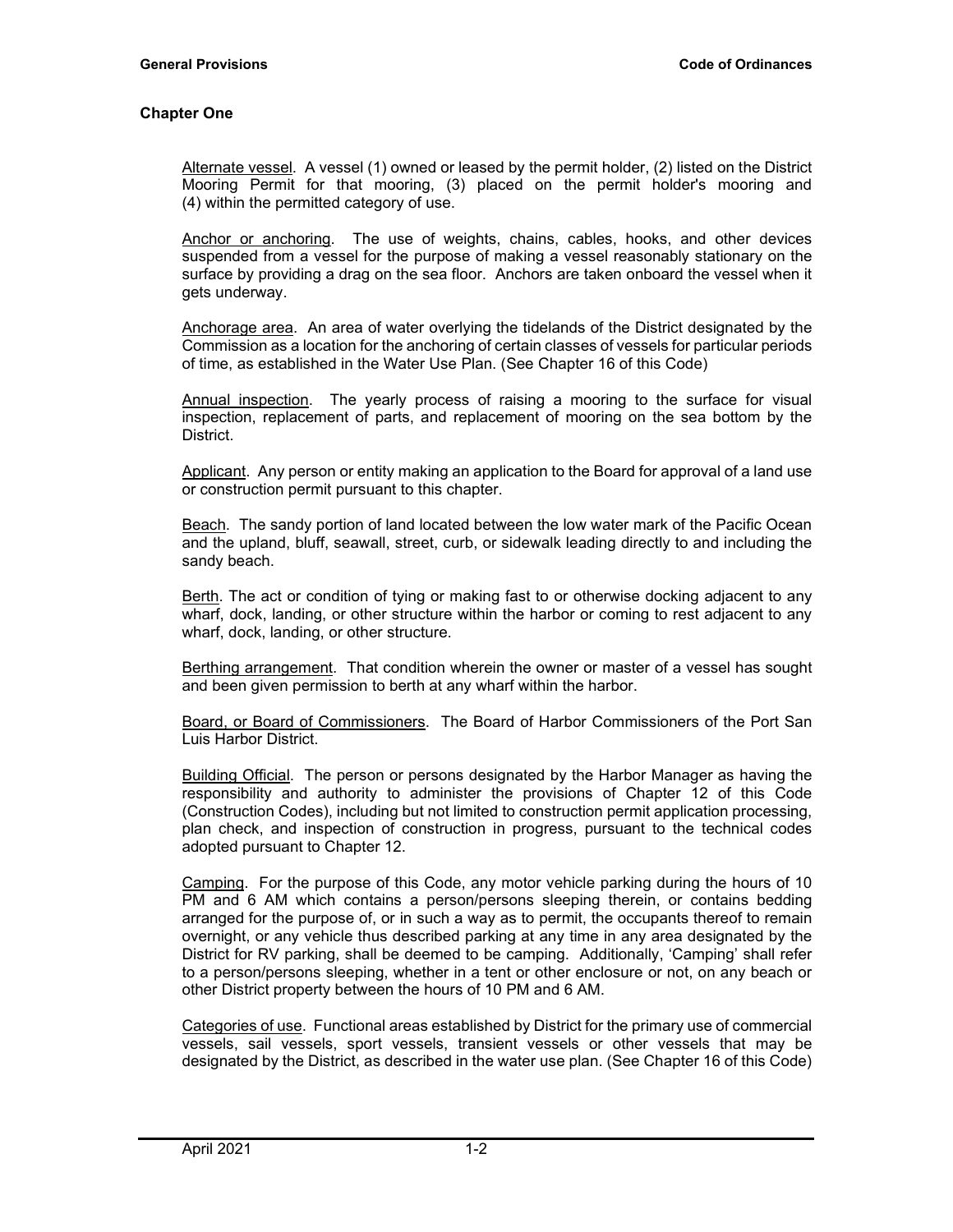CEQA. The California Environmental Quality Act, Sections 21000 et seq. of the California Public Resources Code.

Citation. A Notice to Appear or Notice of Violation.

Coastal Commission. The California Coastal Commission, as established by the California Coastal Act of 1976.

Commercial. As shown on the Water Use Plan, a commercial designation means any of the following:

- a. Commercial fishing vessel. A vessel that has a current U.S Coast Guard Documentation *Fishery* Endorsment or is registered as Commercial by the California Dept. of Motor Vehicles and the California Department of Fish and Wildlife, or is otherwise determined by the Board to be a commercial fishing vessel.
- b. Commercial Livery vessel. A vessel that has a current U.S. Coast Guard Documentation *Coastwise* Endorsement or is registered as Livery by the California Dept. of Motor Vehicles and is utilized for hire or compensation in the transit of people. The vessel and its skipper must both be certified by the Coast Guard, except for those vessels that do not require Coast Guard certification (i.e. [6] six-pac boats).

Commercial Fisherman. To qualify for the fee schedule outlined in Chapter 4, Section 4.525, a commercial fisherman must meet all of the following requirements:

- 1. Must own a vessel with:
	- a. current California Dept. of Fish and Wildlife Commercial Fishing License consistent with District permits; and
	- b. current California Dept. of Fish and Wildlife Commercial Vessel Registration consistent with District permits; or
	- c. current United States Coast Guard Commercial Certificate of Documentation consistent with District permits.
- 2. Must provide California Dept. of Fish and Wildlife Fish Landing Receipts for the past 12 months totaling at least \$5,000. Should a previously qualifying patron, through regulatory action, be unable to fulfill this requirement, this requirement may be waived by the Harbor Manager on receipt of a written request for such a waiver.
- 3. Must be a Harbor District permit holder for at least twelve (12) continuous months prior to application. This requirement may be waived by the Harbor Manager on receipt of a written request for such a waiver submitted by the Port San Luis Commercial Fishermen's Association outlining reasons to justify the request.
- 4. Must have no record of a District account past due more than 60 days in the previous twelve months.

Commercial vessel mooring ownership option. The right of commercial mooring owners to purchase additional moorings for use by commercial vessels, subject to approval by the District.

Committee. Any person or persons appointed by the Board to consider or review a project of the Harbor District.

Construction permit. A building, plumbing, electrical, or mechanical permit as required by this Code.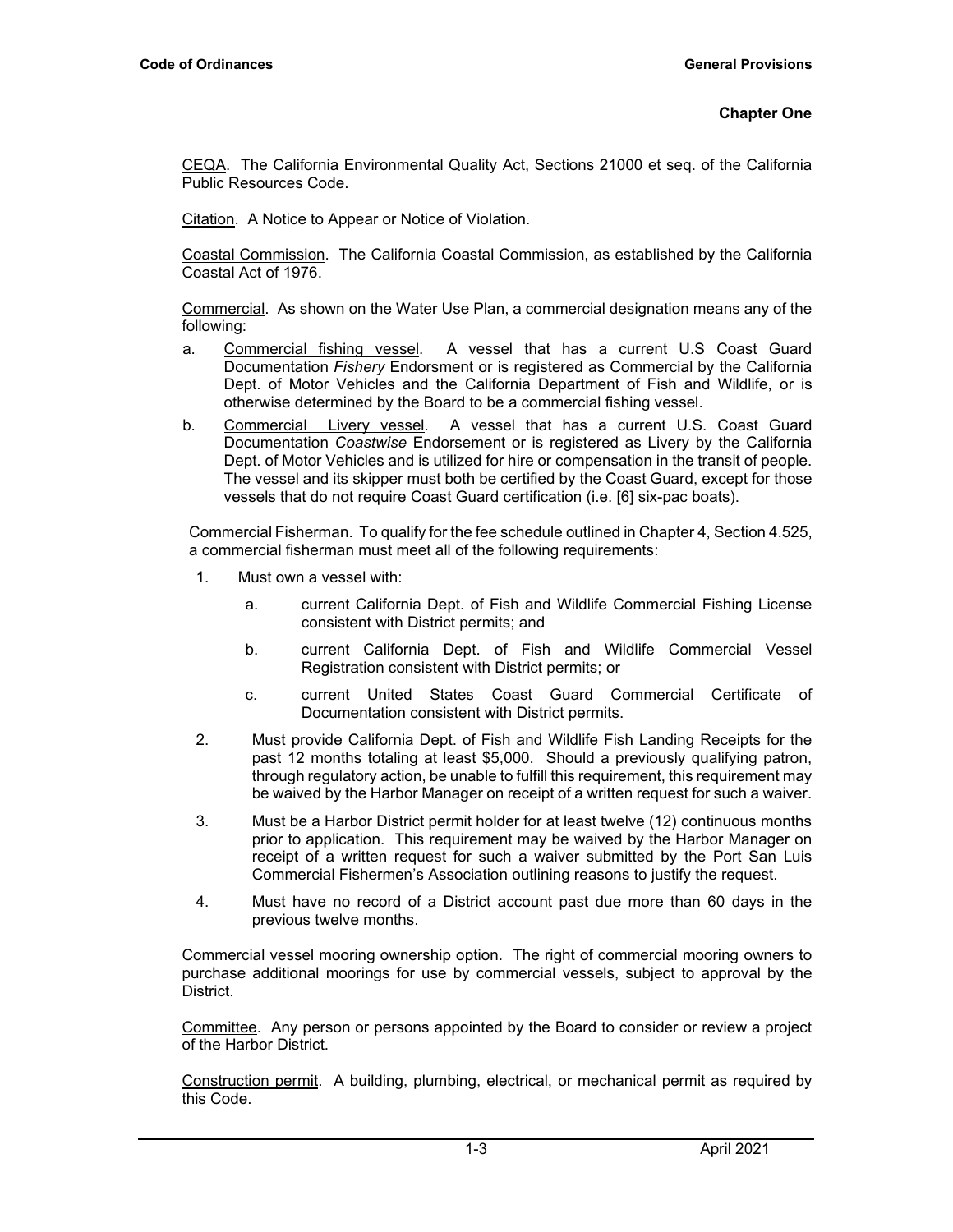County. The County of San Luis Obispo, California.

Day Use. Free parking on designated District property between the hours of 6:00 am and 10:00 pm.

Dealer. An individual, organization, company, or partner that sells more than one vessel with a mooring within a 12-month period.

District. The Port San Luis Harbor District formed under and by virtue of the laws of the State of California. The Harbor Manager or his designee is the sole agent of the District for purposes of the administration and implementation of this Code.

Diving. To plunge from any height, especially but not limited to head-first into the water.

Dockage. The monetary rate and charge assessed against a vessel for berthing at, or making fast to any wharf, dock, or mooring within the harbor, or to another vessel secured to a wharf, dock, or within the District.

Environmental Coordinator. The person or persons designated by the Board to administer the provisions of Chapter 10 of this Code. The Harbor Manager or his/her designee shall serve as the Environmental Coordinator unless another person is so designated by the Board.

Guidelines. The California State CEQA Guidelines, California Code of Regulations, Title 14, Division 6, Chapter 3.

Harbor. The tidelands within the Port San Luis Harbor District (see the definition of "tidelands", below), together with all of the wharfs, real properties or interests in real property now, or in the future, owned by the District, and any portion of the Pacific Ocean not within the area defined below as the tidelands but within 500 yards of any real property within which the District has an interest.

Harbor Manager. The Harbor Manager is appointed by the Board of Harbor Commissioners of the Port San Luis Harbor District, or his/her designated representative.

Harbor Police. Harbor District employees as defined in the California Harbors and Navigation Code and California Penal Code, commonly known as Harbor Patrol Officers.

Harbors and Navigation Code. The Harbors and Navigation Code of the State of California.

Household pet. Includes cats, dogs, canaries, parrots, and other birds and animals customarily kept as household pets.

Immediate Family. For the purposes of this Code, immediate family shall be defined as spouse, child, brother, sister, parents, step-parents, and step-brothers and sisters.

Industrial support vessel. A vessel, that is used to support oil tankers, oil rigs, platforms, or drill ships and/or to clean up or contain oil spills, or other industrial facilities.

Land use permit. An Administrative Permit or Use Permit processed and approved pursuant to Chapter 8 of this Code.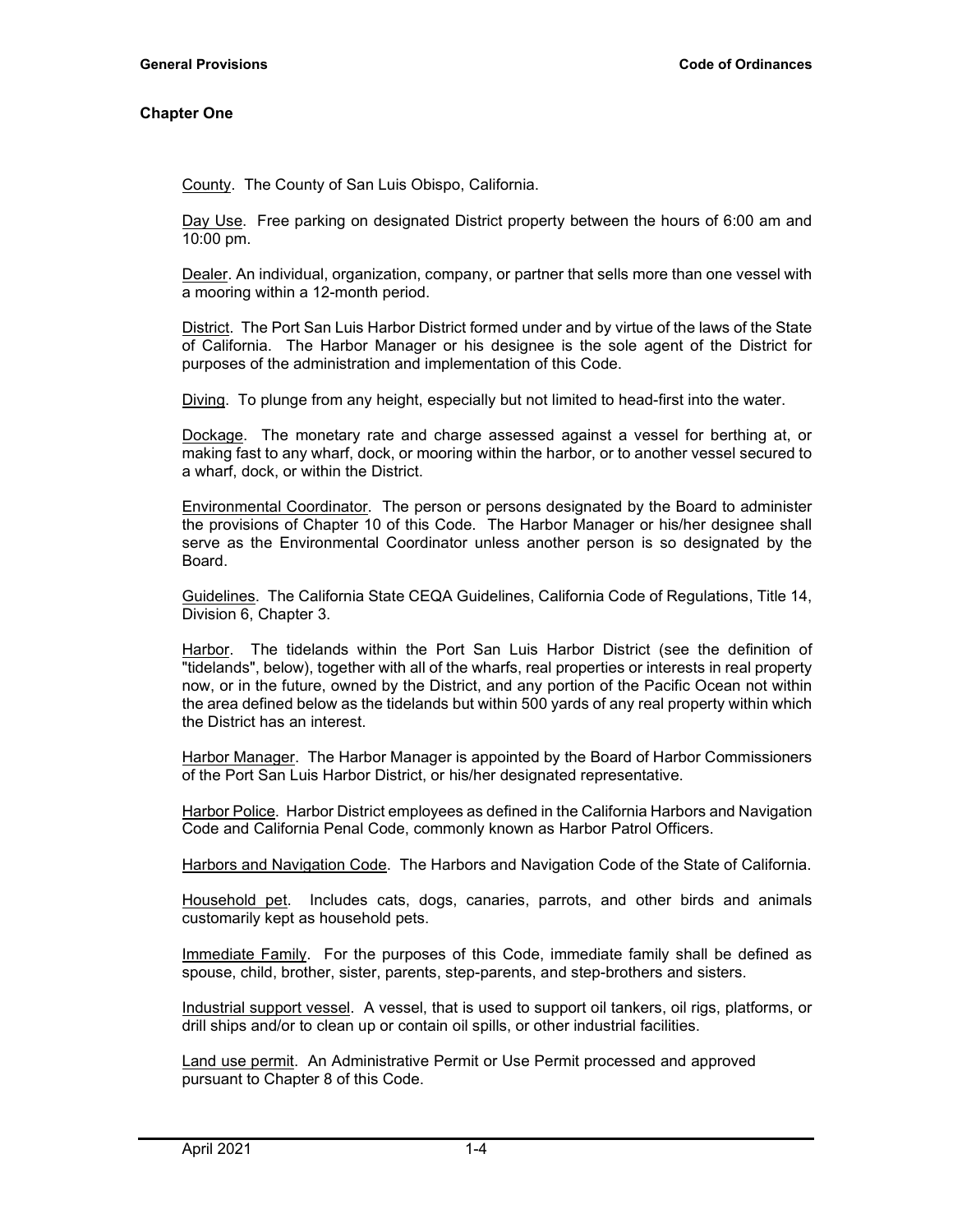Local Coastal Plan or LCP. The Local Coastal Program, adopted by the County of San Luis Obispo and certified by the California Coastal Commission, pursuant to the California Coastal Act of 1976.

Master Plan. That document adopted by the Board, entitled "Port San Luis Master Plan and Local Coastal Program," and as periodically amended hereafter.

Merchandise. All goods, wares and fish, of every kind and description, including but not limited to material, freight, cargo, ice and animals.

Moor. The act of making a vessel fast to a mooring.

Moored facility. A floating structure attached with District permission to one or more moorings, such as a work dock, swimming float, fish hatchery pen, other aquaculture or mariculture facilities including barge-type systems, bait receiver, fuel float or other nonmotorized float.

Mooring. A free-standing combination of weights, chains, cables, hooks, buoys and other devices placed at one location on the tideland for a period longer than anchoring for the purpose of making vessels reasonably stationary on the surface by providing a drag on the sea floor.

Mooring area. That area of water overlying the State tidelands designated by the Board of Commissioners as a location for the mooring of certain classes of vessels for particular periods of time, as set forth in the Water Use Plan (See Chapter 16 of this Code).

Mooring relocation. The action by which the District shall move moorings in accordance with this Code, and offer permit holders an option to relocate moorings, in accordance with their mooring seniority and category of use.

Mooring, seasonal. Moorings owned by the District, lessees/licenses, or other designated organizations or agencies for seasonal use of vessels as assigned by the District.

Mooring seniority. A ranking of position, in chronological order, according to the date the District Mooring Application Form is deemed complete, or the date the owner of the mooring opened an account with District, if prior to August 1, 1989.

Mooring space. The area potentially occupied by a mooring (including seasonal and transient moorings) or a vessel attached to a mooring in accordance with District laws and regulations.

Mooring, transient. Moorings owned and placed by the District to serve transient vessels.

Mooring waiting list. The chronologically dated list of names of persons maintained by the District according to category of use, who are waiting for a Mooring Permit.

Overnight Parking. For the purpose of this Code, any motor vehicle parking during the hours of 11 pm to 4 am shall be deemed Overnight Parking.

Permit holder or permittee. A person to whom a land use, construction, mooring or other permit has issued by the District pursuant to this Code.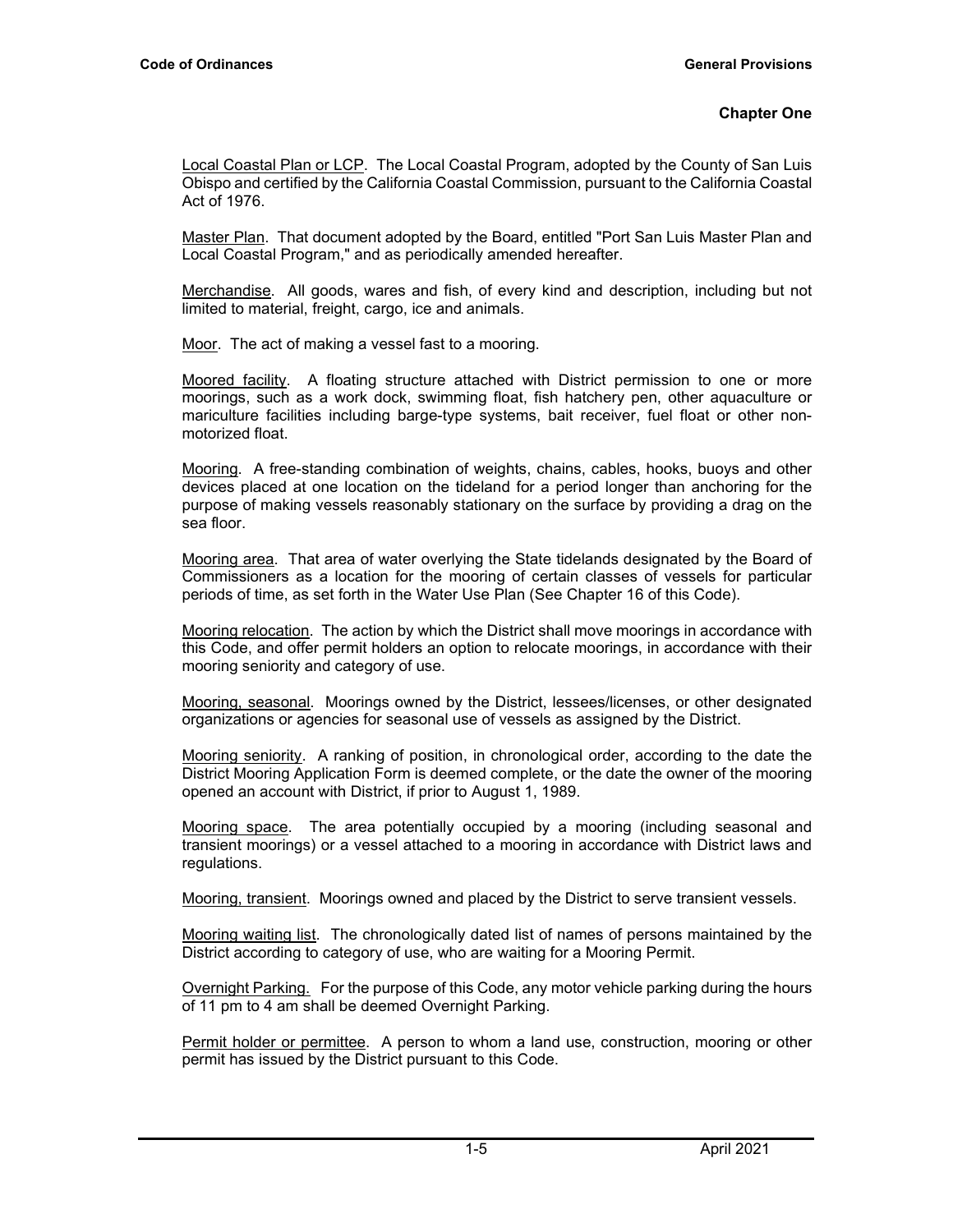Person. Any and all persons, firms, joint ventures, partnerships, associations and corporations.

Pier. Any wharf or pier owned by the District, located at Avila Beach or Port San Luis, County of San Luis Obispo, State of California, and any adjacent or adjoining landing, quay, float, structures or embarkment that is intended or normally used for securing a vessel while transferring foods, merchandise and/or passengers to and from land. "Pier" shall also include all the area between the pierhead and bulkhead lines.

Power. Where designated on the Water Use Plan, a non-commercial vessel powered primarily by gasoline, diesel or other fueled engine.

Project. As defined by Section 21065 of CEQA and Section 15378 of the CEQA Guidelines, and as further defined by Chapter 10 of this Code.

Resale. The act of selling an item again on either a retail or wholesale basis.

Retail. The sale of goods or commodities in small quantities to the final consumer.

Sail. Where designated on the Water Use Plan, a vessel powered primarily by sail.

Scope of Work. A narrative specifying the contents of an EIR and the research methods, analytical techniques, and consultant services considered appropriate for preparation of an adequate EIR.

Sea bed. All lands seaward of the mean high-tide mark in which the District owns, or may in the future own an interest, whether or not submerged.

Skiff. A vessel, propelled by either oar or outboard motor, used for the transporation of persons and/or gear to an anchored or moored vessel from Harford/Avila Pier, and no longer than 14 feet long, unless otherwise approved by Harbor Manager and Harbor Patrol Chief.

Small boat mooring area. The portion of the District tidelands used by the District to maintain moorings, lying between the southernmost end of Cal Poly Pier and a line running to the seawardmost tip of the Point San Luis breakwater, except the area within 200 feet of the Harford Pier and Cal Poly Pier and within the marked approach channel near the end of the Harford Pier as set forth in the Water Use Plan (See Chapter 16 of this Code).

Sport fishing boat. Where designated on the Water Use Plan, a commercial recreational vessel used to transport people for non-commercial fishing or pleasure excursions.

Stray animal. An abandoned animal, an animal the owner of which is unknown, or an animal wandering without a competent person present and in command.

Swimming beach. Avila Beach, Olde Port Beach, and Fisherman's Beach are designated swimming beaches and identified by regulatory buoys.

Tariffs. A schedule or collection of schedules, or fees charged by the District to any person for which collection of a fee is authorized by this Code. Tariff also refers to an individual charge levied by the District for any privilege granted or service rendered by the District to any person, excluding privilege granted by lease or rental agreement. Tariff includes, but is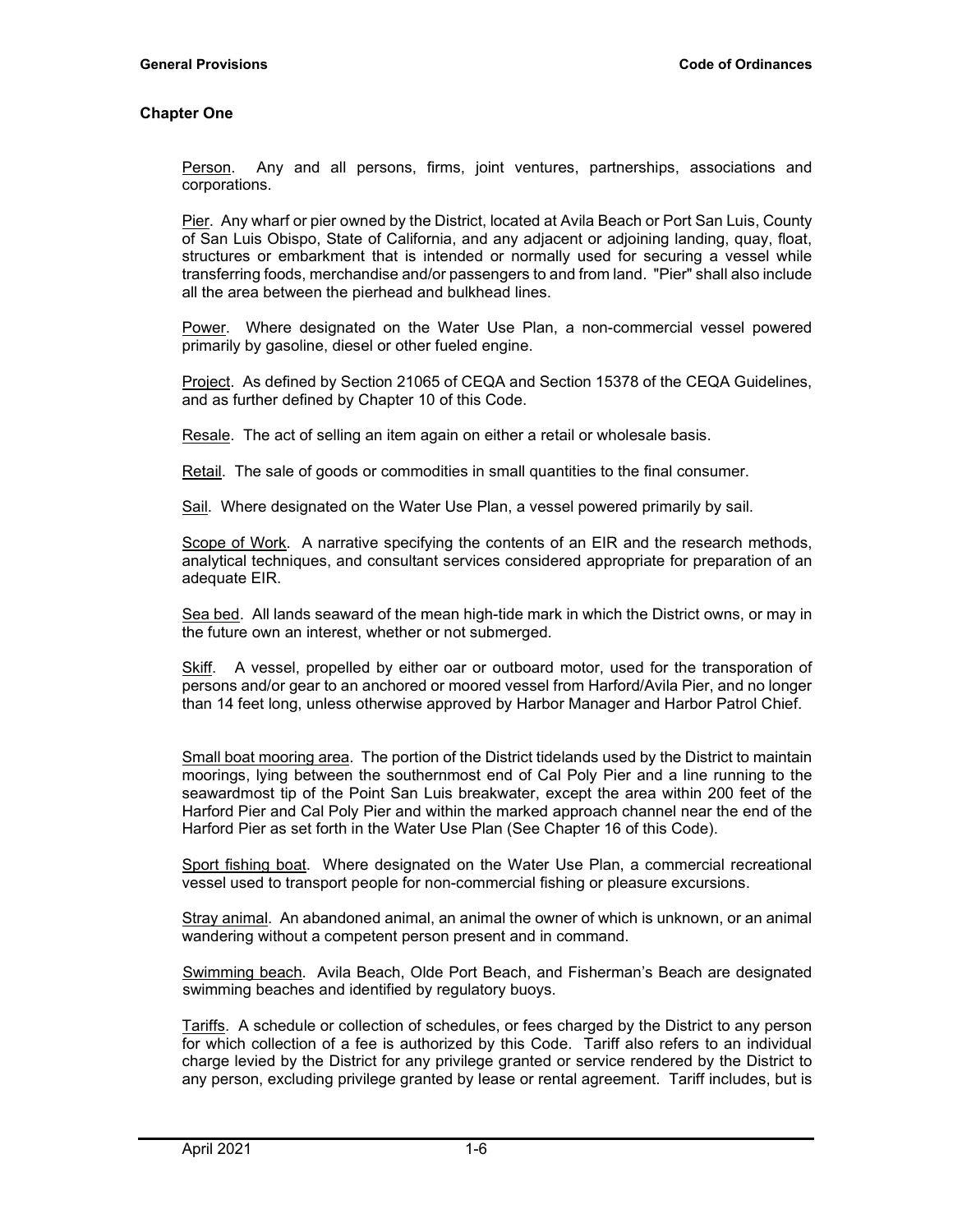not limited to anchorage, dockage, wharfage, storage, commercial usage and noncommercial usage licenses.

Technical Codes. The Uniform Building Code, Uniform Plumbing Code, Uniform Mechanical Code, National Electrical Code, Uniform Sign Code, or any other document containing standards and/or specifications for construction adopted by reference as part of this title.

Tidelands. The State Tidelands area granted to the Port San Luis Harbor District pursuant to Chapter 647 of the Statutes of 1955, as amended by Chapter 302 of the Statutes of 1957. For the purposes of Chapter 16, Mooring and Water Use, tidelands shall mean only those areas of the District seaward of the historic mean high tide line as defined in state law, to the established line of demarcation running from Point San Luis to Fossil Point.

Transient vessel. Any vessel that does not have the legal right to occupy a mooring (other than a transient or rental mooring) within the boundaries of District. (See Section 8.120 for the definition of "Transient Vessel Support.")

Cal Poly Pier. The steel and concrete pier located between the two District-owned wooden piers.

Unseaworthy vessel. A vessel without adequate and safe means of propulsion and/or a vessel certified by a licensed marine surveyor to be unsafe and/or which exhibits evidence of being in danger of sinking or otherwise becoming a hazard.

Vessel. Every type of water craft, however powered, that is owned, controlled, operated or managed for public or private use in the transportation of persons or property. Such craft include but are not limited to ships, boats, barges, seaplanes, jet skis, row boats, skiffs, tenders, tugs and rafts.

Visitor vessel. A boat from another port occupying a mooring by permission of the permit holder and with the authorization of District.

Water Use Plan. The assigned uses of the tidelands of the District by adoption by the Board of Commissioners, as shown on the District Water Use Plan map, in Chapter 16 of this Code and, and other applicable rules, regulations and policies of the District.

Wharf. Any wharf or pier owned by the District, located at Avila Beach or Port San Luis, County of San Luis Obispo, State of California, and any adjacent or adjoining landing, quay, float, structures or embankment that is intended or normally used for securing a vessel while transferring goods, merchandise and/or passengers to and from land. "Wharf" shall also include all the area between the pierhead and bulkhead lines.

Wharfage. The fee assessed by the District for the passage of merchandise seafood, and/or passengers over any District wharf, or for which the use of any wharf, its approaches and appurtenances is used to facilitate any passage of merchandise and/or passengers from vessel to vessel.

Wholesale. The sale of goods or commodities in large quantities to a buyer who resells them to the final consumer at retail prices.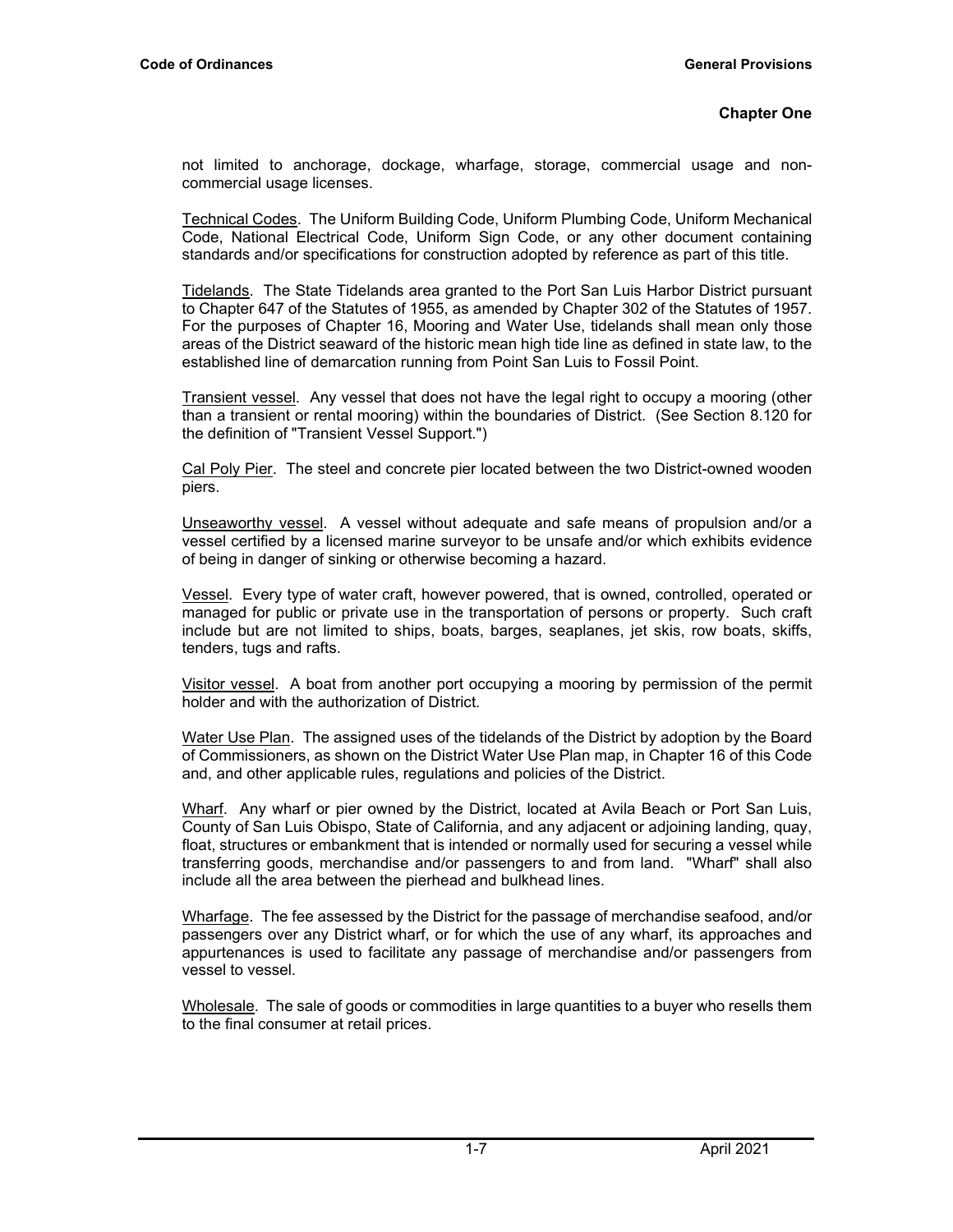#### **1.110 - Rules of construction and interpretation**

The Harbor Manager shall have the responsibility and authority to interpret the provisions of this Code and advise the public about its requirements. The terms and phrases used in this Code shall be construed and interpreted as follows:

- A. Construction. When used in this Code, the word "shall," is always mandatory and "may" is discretionary. The present tense includes the past and future tenses; and the future tense includes the present. The singular number includes the plural number, and the plural the singular, unless the natural construction of the word indicates otherwise. The titles of every chapter and section of the Code of Ordinances are a part of each chapter and section and shall be construed as such when questions of meaning or construction arise.
- B. Number of days. Whenever a number of days is specified in this Code, or in any permit, condition of approval or notice issued or given as provided in this Code, such number of days shall be construed as business or working days, except where this Code otherwise uses the term "calendar days."
- C. Minimum requirements. When interpreting and applying the regulations of this Code, all provisions shall be considered to be the minimum requirements, unless stated otherwise.

#### **1.200 - Amendments to Code of Ordinances**

- A. Procedure for amendments. The Port San Luis Harbor District Code of Ordinances may be amended whenever the Board of Harbor Commissioners determines that public necessity, convenience, or welfare require. Any such amendments to this Code shall be initiated and processed in a manner consistent with the requirements of the Harbors and Navigation Code, with a public hearing on such amendments conducted as set forth in Section 8.060 of this Code.
- B. Distribution of completed amendments. The Harbor Manager shall provide without charge a true copy of any amendments to this Code to the following persons and agencies within 60 days of the enactment of such amendments.
	- (1) Each commissioner of the District.
	- (2) The Attorney General of the State of California.
	- (3) The San Luis Obispo County Counsel.<br>(4) The San Luis Obispo County District At
	- (4) The San Luis Obispo County District Attorney.<br>(5) The San Luis Obispo County Law Library.
	- The San Luis Obispo County Law Library.
	- (6) The San Luis Obispo County Sheriff.
	- (7) Each San Luis Obispo County Municipal Court Judge.
	- (8) The District Harbor Patrol Department.

## **1.400 - General rules for use of District property**

All persons visiting, occupying or otherwise using Harbor District property shall observe and comply with the provisions of Sections 1.410 et seq., in addition to the District Health and Safety Regulations in Chapter 18 of this Code and all other applicable provisions of this Code.

## **1.410 - District approval required for any use**

Any use of the waters, lands and facilities under the ownership and jurisdiction of the Port San Luis Harbor District by any person shall require the consent of the District, as expressed in the provisions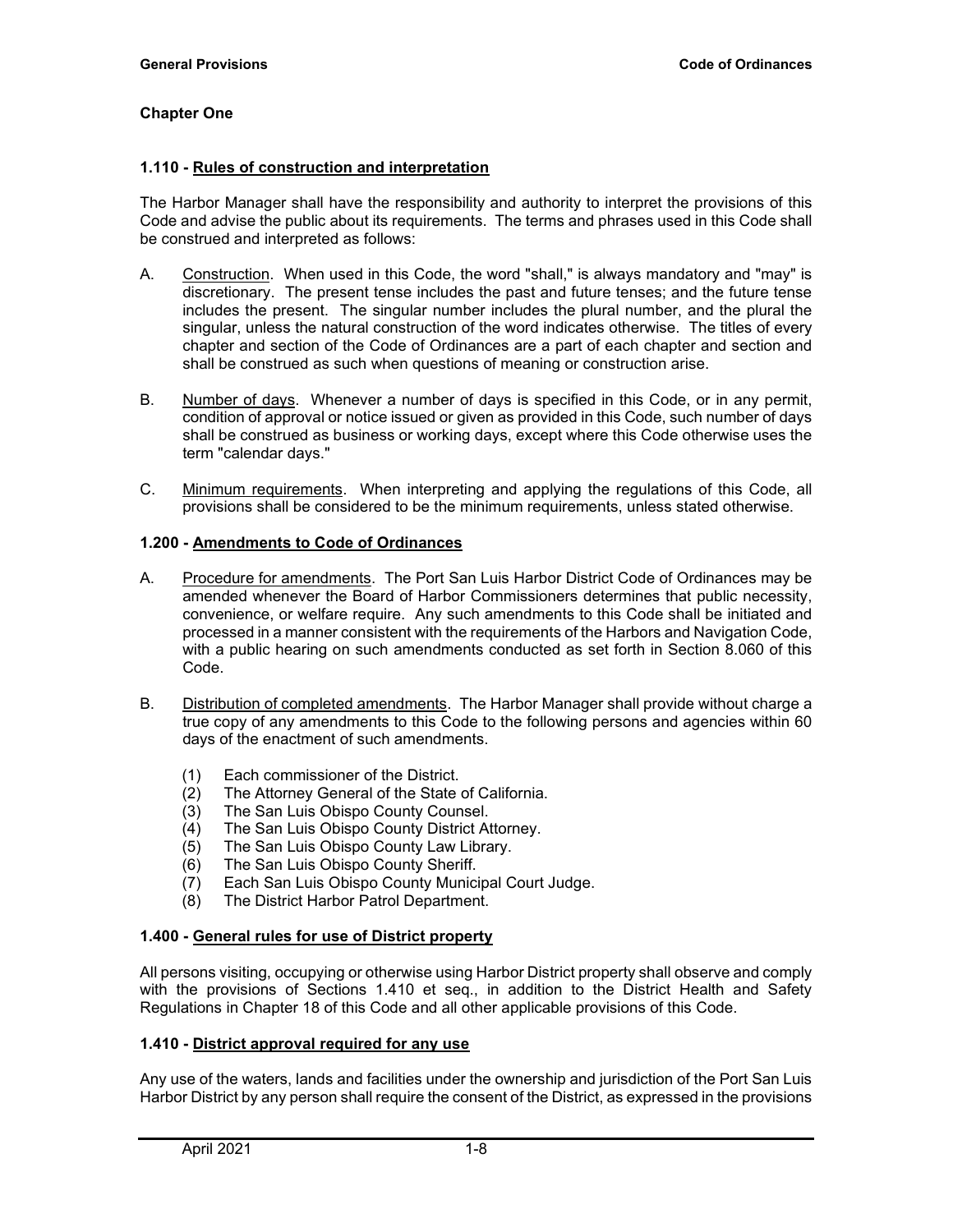of Chapters 8, 12, 14, 16, 18, and 20 of this Code regarding specific uses and activities, and as otherwise granted by the Board of Harbor Commissioners, or by Harbor Manager pursuant to the authority granted by this Code.

# **1.420 – Enforcement; Closure of Harbor District Property**

A. The Harbor District, including officers, employees and agents are authorized to close to public use any Harbor District property and/or facility, or portion thereof, or restrict the times when the same shall be open to such use, or limit or prohibit boating, fishing, or other recreational uses thereof, whenever, in their reasonable judgment, it is deemed prudent to take any such actions in order to safeguard the health or safety of the public or the safety of the Harbor District, it officers, employees, agents or any of its facilities.

Good cause to take any of the actions outlined in subsection A of this section shall include, but not be limited to:

- (1) The existence, creation or maintenance of an unreasonable fire hazard;
- (2) Dangerous weather or water conditions;<br>(3) Sanitary protection of a facility;
- Sanitary protection of a facility;
- (4) Construction or repairs in the Harbor District;
- (5) Unsafe or unsuitable parking or road conditions;
- $(6)$  Prevention of damage to the facility or any of its facilities; or
- (7) Any dangerous, unsafe, or unhealthful condition.

Failure to comply with any order pursuant to this section 1.420 shall constitute a crime punishable as a misdemeanor and subject the person, group or entity failing to comply with such order to expulsion from Harbor District property and facilities or portions thereof pursuant to section 1.720 of this code.

# **1.600 – Severability**

If any article, section, subsection, paragraph, subparagraph, sentence, clause, phrase or portion of this chapter is for any reason held to be invalid, unconstitutional or unenforceable, such decisions shall not affect the validity of the remaining portions of this chapter. It is hereby declared that this chapter and each article, section, subsection, paragraph, subparagraph, sentence, clause, phrase and portion thereof would have been adopted irrespective of the fact that one or more of such portions of this chapter be declared invalid, unconstitutional or unenforceable.

## **1.720 – Removal from District Property**

- A. Any persons engaged in any of the following activities may be removed from Harbor District property by order of any peace officer or any Harbor District employee designated by the Harbor Manager:
	- (1) Any activity for which a permit is required by Harbor District ordinances or any governmental statute, regulation or directive if no permit has been issued for that activity;
	- (2) Any activity that creates a threat to the health, safety or welfare of the public, District employees or the participants in that activity;
	- (3) Any activity that violates Harbor District ordinances or any governmental statute, regulation or directive;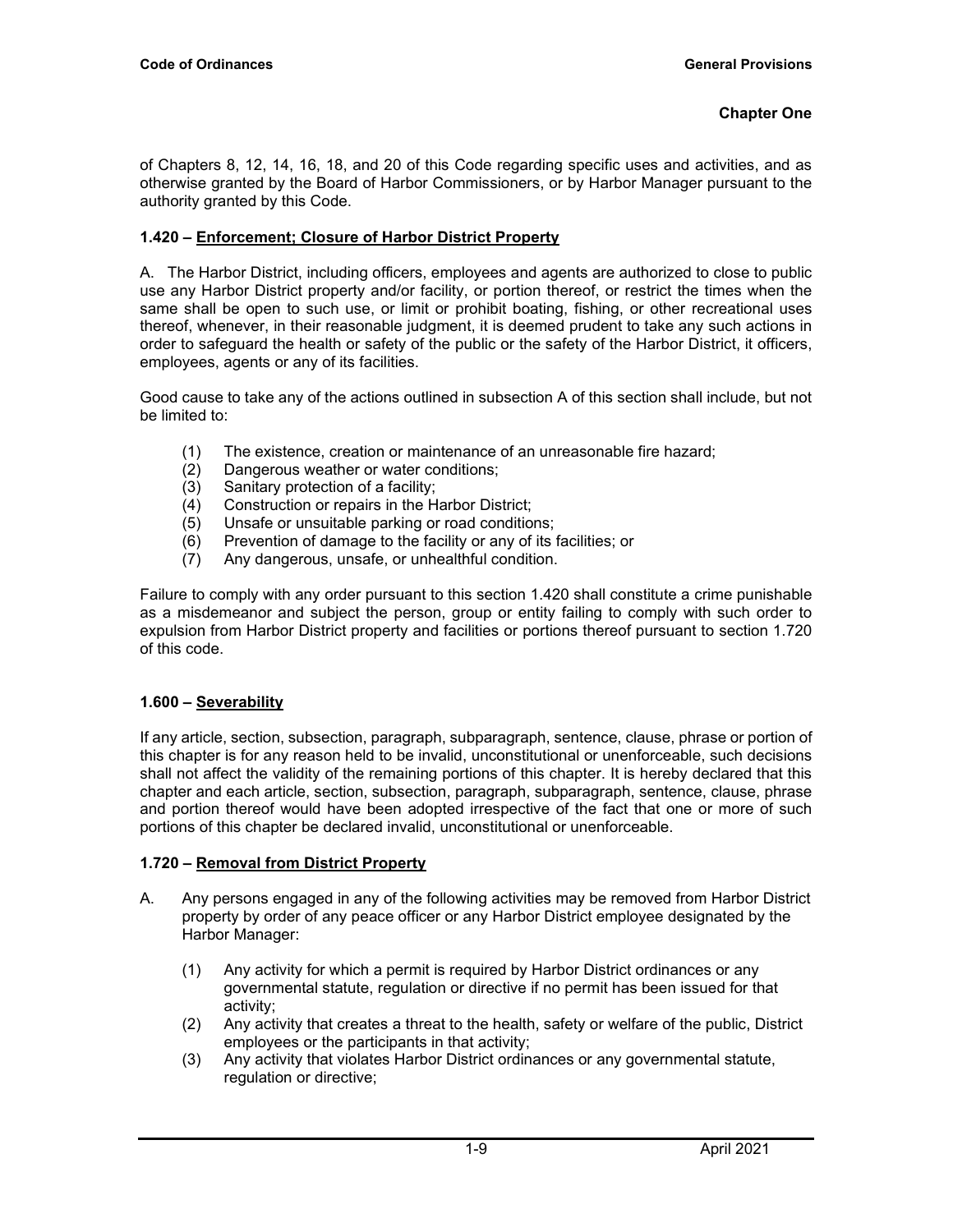- (4) Failure or refusal to comply with a lawful written or oral order or directive from any peace officer or designated Harbor District employee;
- (5) Making any threats to commit a violent act against any Harbor District employee or member of the public on Harbor District property;
- (6) Being under the influence of alcohol or illegal drugs on Harbor District property;
- (7) Consuming an alcoholic beverage in a public area on Harbor District property where such consumption is prohibited by District Ordinance;
- (8) Parking or operating vehicles on Harbor District property in a manner that creates a threat to the health, safety or welfare of the public;
- (9) Overnight camping on Harbor District property except in those areas designated by the Harbor District.
- B. A peace officer or any Harbor District employee designated by the Harbor Manager may issue an order requiring persons who have engaged in any of the activities specified in this Section 1.720 A, to remove themselves for Harbor District property. The order may be written or oral. There shall be three levels of orders:
	- (1) An oral order shall require that the persons to whom it is directed shall immediately vacate Harbor District property and not reenter Harbor District property for seven (7) calendar days. This notice shall be given to those persons engaged in those activities identified in Section 1.720A that do not threaten the health, safety and welfare of the public or Harbor District employees and who have not been issued any prior orders under this Section 1720.
	- (2) A written 30-day order shall require that the persons to whom it is directed shall immediately vacate Harbor District property and not reenter Harbor District property for thirty (30) calendar days. This notice shall be issued to those persons engaged in those activities identified in Section 1.720A that unintentionally threaten the health, safety and welfare of the public or Harbor District employees or who have previously been issued two or less orders under section 1.720 B (1);
	- (3) A written 90-day order shall require that the persons to whom it is directed shall immediately vacate Harbor District property and not reenter Harbor District property for ninety (90) days. This notice shall be to those persons engaged in activities identified in Section 1.720A that intentionally threaten the health, safety, or welfare of the public or Harbor District employees or who have previously been issued an order under Section 1.720B(2) or this Section 1.720B(3).
- C. Any order issued under Section 1.720 may be appealed to the Harbor Manager. Such an appeal must be delivered to the Harbor Manager, in writing, within ten (10) calendar days after the order is issued. The appeal must state the basis for the appeal. Any supporting documentary evidence must be attached to the appeal. The Harbor Manager shall schedule a hearing within five (5) business days of receipt of the written appeal. At the hearing, the appellant may present testimony and argument in support of the appeal. The Harbor Manager shall issue a written decision on the appeal within five (5) business days after the close of the hearing.
	- (1) The decision of the Harbor Manager may be appealed to the Harbor District Board of Commissioners. Such an appeal must be in writing and delivered to the Harbor District offices within ten (10) calendar days after the issuance of the Harbor Manager's written decision. The hearing on the appeal shall be held at the later of the next scheduled meeting of the Harbor District Board of Harbor Commissioners or forty (40) days after